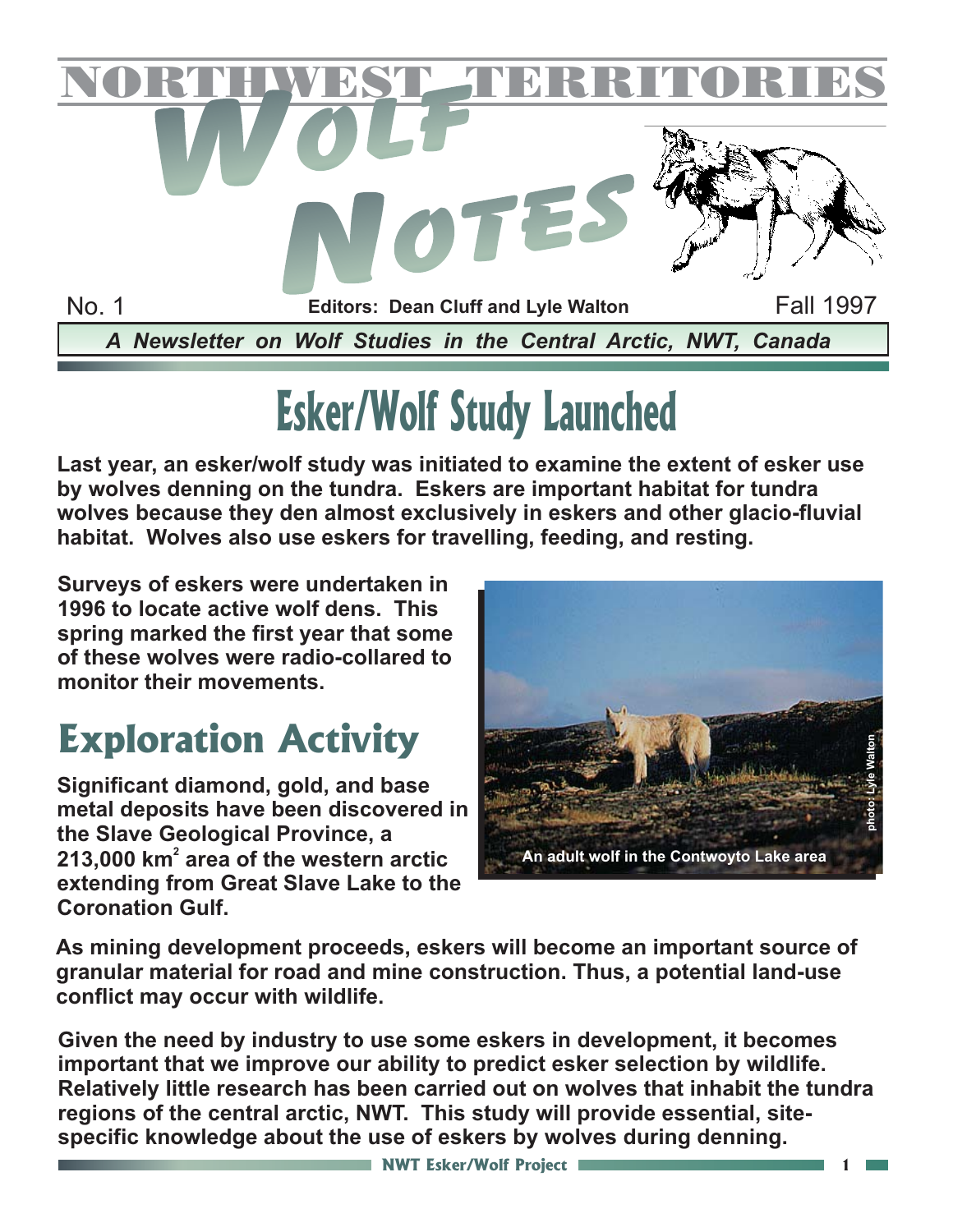

*Eskers are used by carnivores such as grizzly bears, red foxes, arctic foxes and wolves for travelling, denning and resting.*

#### **Eskers**

**Eskers are long, linear ridges of glacially deposited rock material and are prominent topographical features on the tundra. However, eskers constitute only 2-3% of the tundra ecosystem.**

**Eskers vary in length and shape and may be 30 or more kilometers long.**

## **WKSS Project**

**Exploration and development activities in the Northwest Territories have increased significantly in recent years. Concern has been raised about the cumulative effects of such activities in addition to the lack of baseline data needed for environmental impact studies.**

**The West Kitikmeot/Slave Study Society (WKSS) was established in 1996 as a five-year regional effort to facilitate the necessary studies to address significant gaps in baseline information. The initiative brings together industry, Aboriginal groups, the territorial and federal governments, and an environmental coalition.**

**The WKSS has provided funds for the esker/wolf study through their Esker/Habitat Studies program. A companion study examining the physical attributes of eskers is also supported.**

**The Esker/Wolf Study is overseen by the North Slave Region of the Government of the Northwest Territories but involves the University of Saskatchewan and elders and youth from Aboriginal communities in the NWT.**

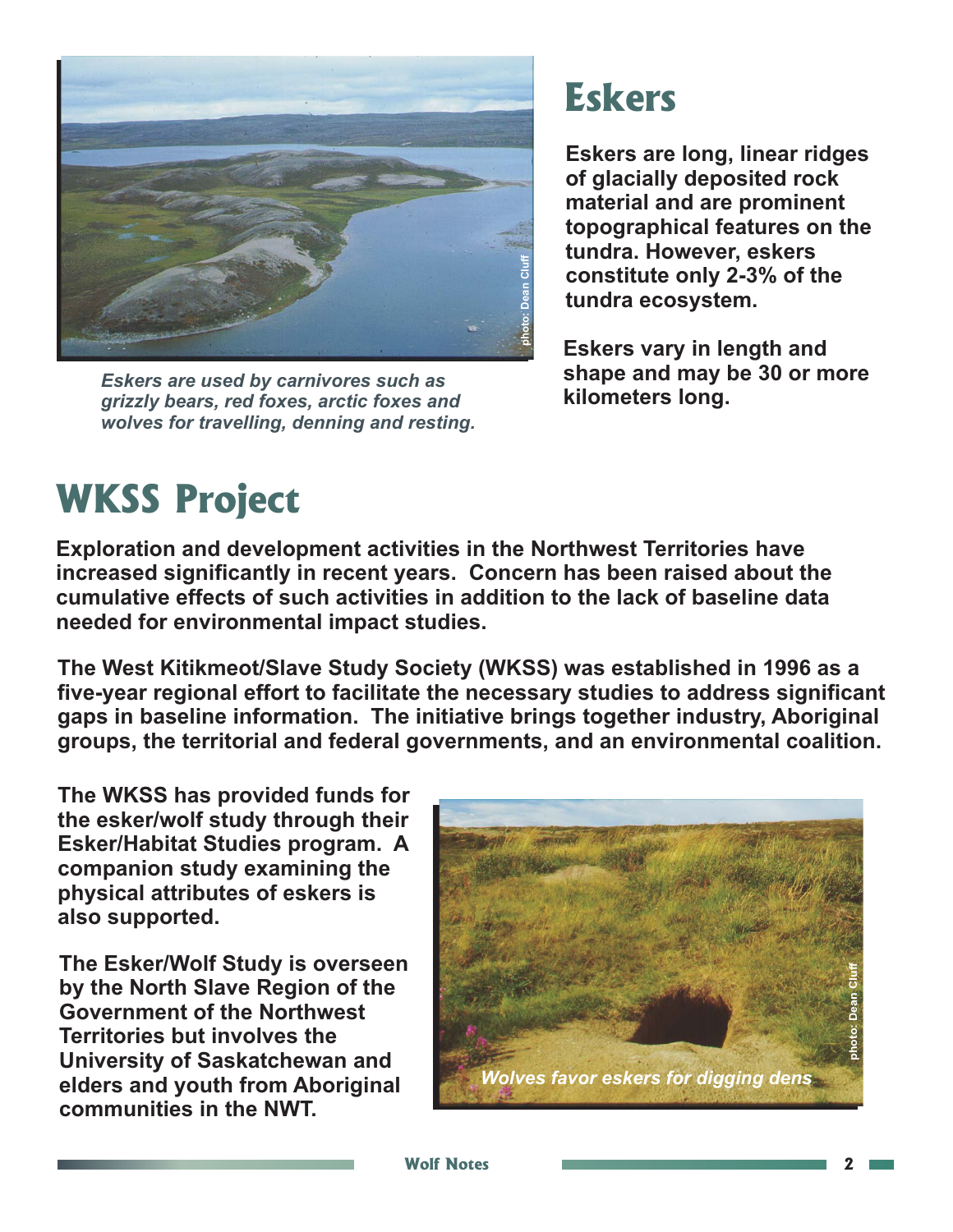## **Capture Effort**

**During the second week of June 1997, we captured and radio-collared 24 wolves in the tundra region of the Slave Geological Province. We deployed 12 standard VHF collars and 12 Argos satellite collars on 12 different wolf packs.**



**Our strategy was to collar the breeding pair from each pack. We opportunistically captured and marked another 7 adult wolves associated with some of these packs.**

**Of the captured wolves, 14 were female and 17 were male. Blood samples were taken to determine the prevalence of parasites and disease and also for genetic (DNA) analysis.**

#### **M.Sc. Student**

**Lyle Walton, a Master of Science degree candidate at the University of Saskatchewan, Saskatoon, joined the Esker/Wolf Project this year, and will focus his thesis on the movements, habitat use and denning ecology of wolves in the study area.**

**Lyle is co-supervised by Dr. Paul Paquet and Dr. Malcolm Ramsay and with assistance from committee members Dr. François Messier and Dr. Gary Wobeser.**



**Esker/Wolf Study area**